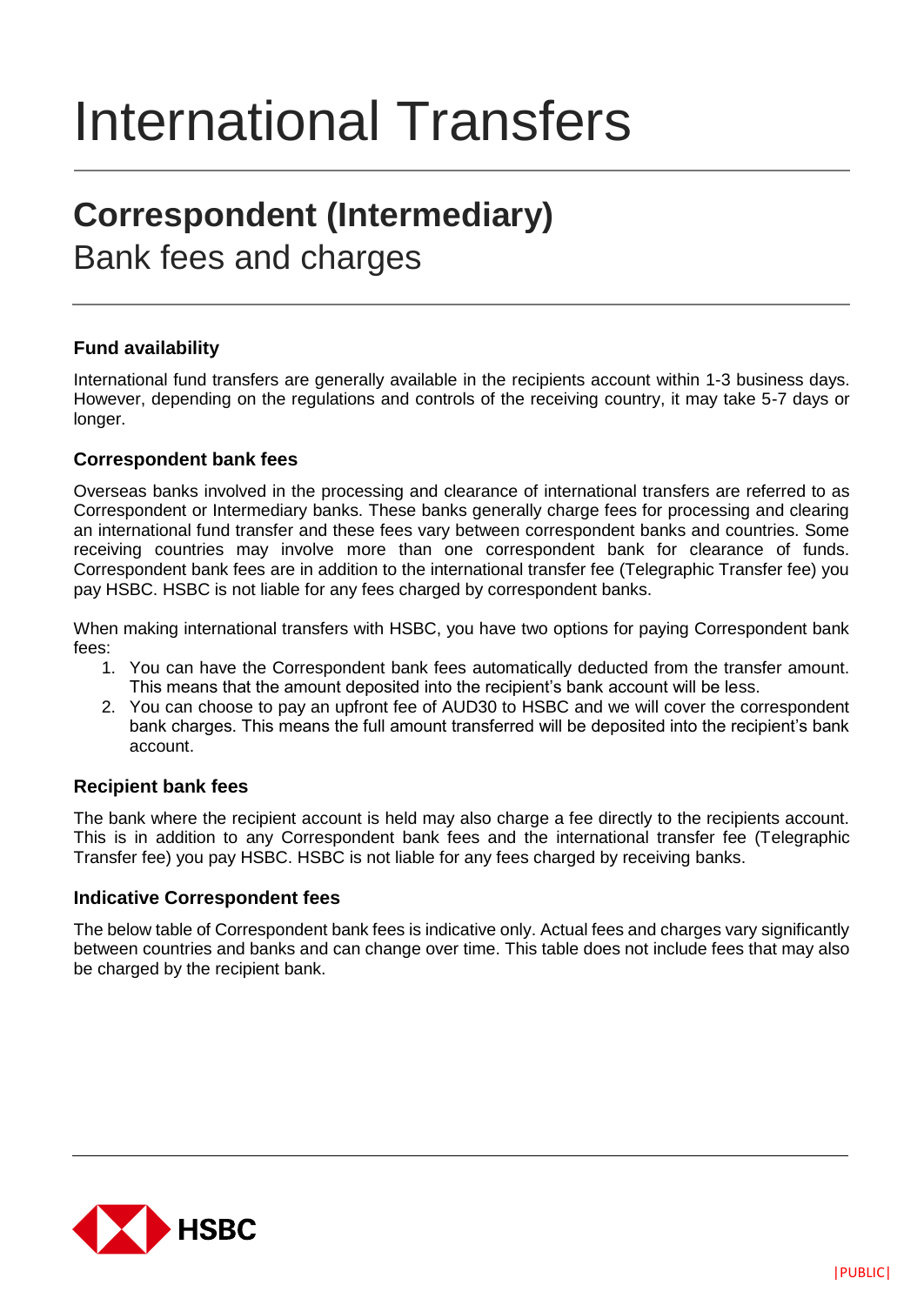The below fees are an estimated 3-month average of correspondent bank fees charged for international transfers (1 May – 31 July 2020). Actual fees you may be charged for individual future transfers may differ from these historical averages. HSBC or its group entities are not responsible for the accuracy or completeness of the data.

| <b>Country receiving the</b> | <b>Payment</b>  | <b>Estimated Fees &amp; Charges in</b> |
|------------------------------|-----------------|----------------------------------------|
| payment                      | <b>Currency</b> | <b>AUD</b>                             |
| <b>United States</b>         | <b>USD</b>      | \$30                                   |
|                              | <b>AUD</b>      | \$38                                   |
| <b>United Kingdom</b>        | <b>GBP</b>      | \$27                                   |
|                              | <b>AUD</b>      | \$37                                   |
|                              | <b>USD</b>      | \$36                                   |
| Hong Kong                    | <b>HKD</b>      | \$24                                   |
|                              | <b>AUD</b>      | \$22                                   |
|                              | <b>USD</b>      | \$36                                   |
| New Zealand                  | <b>NZD</b>      | \$24                                   |
|                              | <b>AUD</b>      | \$43                                   |
|                              | <b>USD</b>      | \$32                                   |
| China                        | <b>AUD</b>      | \$18                                   |
|                              | <b>USD</b>      | \$34                                   |

#### *5 most frequent receiving countries*

#### *Detailed listing of receiving countries*

| <b>Country receiving the</b> | <b>Payment</b>  | <b>Estimated Fees &amp; Charges in</b> |
|------------------------------|-----------------|----------------------------------------|
| payment                      | <b>Currency</b> | <b>AUD</b>                             |
| Canada                       | <b>CAD</b>      | \$23                                   |
|                              | <b>AUD</b>      | \$28                                   |
|                              | <b>USD</b>      | \$41                                   |
| China                        | <b>AUD</b>      | \$18                                   |
|                              | <b>USD</b>      | \$34                                   |
| <b>Denmark</b>               | <b>DKK</b>      | \$17                                   |
|                              | <b>AUD</b>      | \$80                                   |
|                              | <b>USD</b>      | \$38                                   |
| France                       | <b>EUR</b>      | \$32                                   |
|                              | <b>AUD</b>      | \$28                                   |
|                              | <b>USD</b>      | \$31                                   |
| Hong Kong                    | <b>HKD</b>      | \$24                                   |
|                              | <b>AUD</b>      | \$22                                   |
|                              | <b>USD</b>      | \$36                                   |
| Japan                        | <b>JPY</b>      | \$18                                   |
|                              | <b>AUD</b>      | \$19                                   |
|                              | <b>USD</b>      | \$32                                   |

Issued by HSBC Bank Australia Limited ABN 48 006 434 162 AFSL No. 232595.